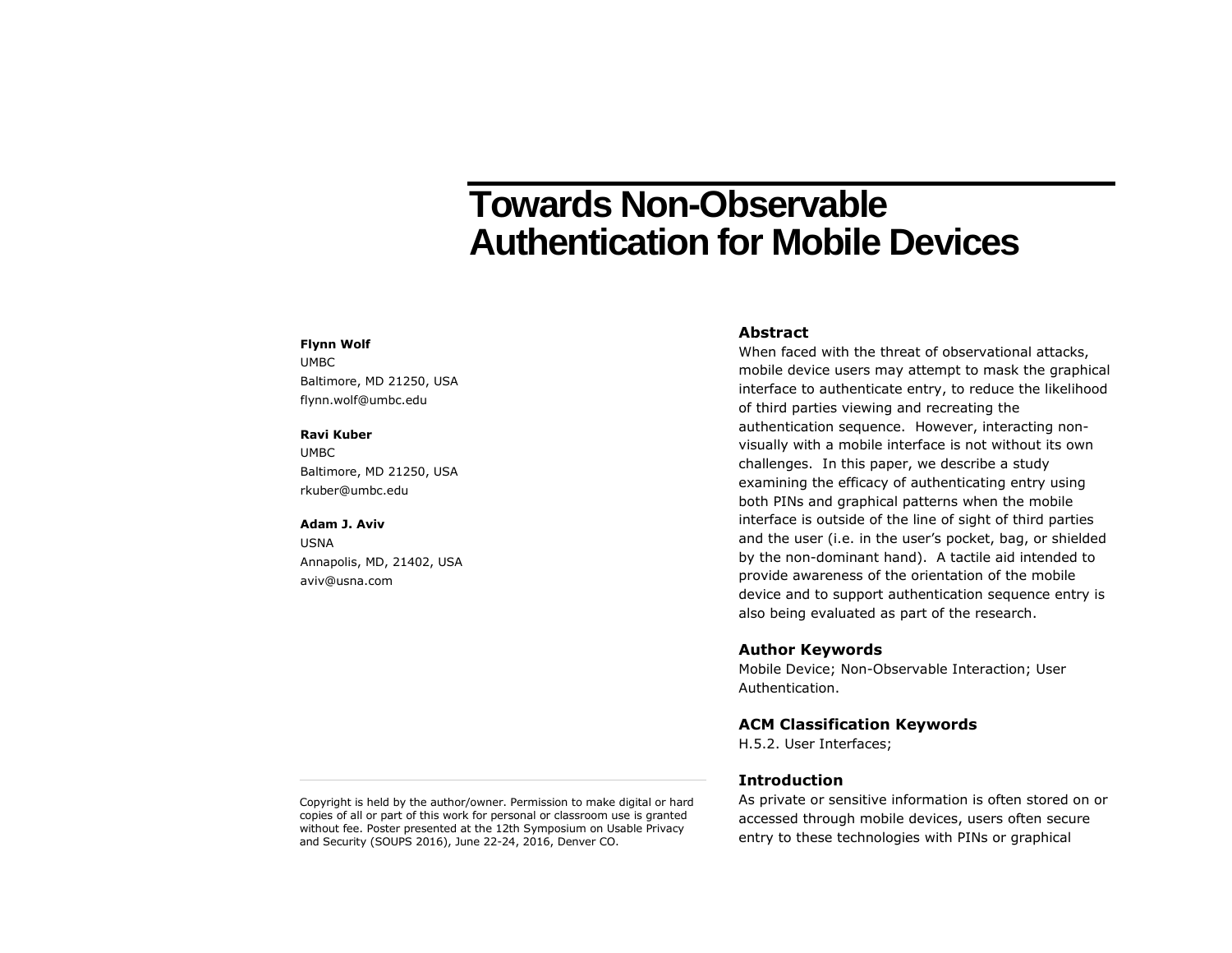

**Figure 1**: Entering authentication sequence while phone is in the trouser pocket.



**Figure 2:** Entering authentication sequence while phone is in a bag near the user.

patterns. As mobile devices are used in a variety of environments, users are particularly vulnerable to observational attacks from both physical observers (shoulder surfers) and hidden cameras which may record authentication sequences, with the purpose of gaining unauthorized access.

To better resist the threat of observational attacks, mobile device users attempt to modify their behavior when entering a busy or unfamiliar environment, by masking the screen of the device from onlookers. Examples highlighted in the study by Abdolrahmani et al. [2] include interacting with a mobile device within the pocket or bag (Figures 1 and 2). Others may attempt to shield the screen using their non-dominant hand to reduce the likelihood of finger movements on the interface being observed (Figure 3). However, interacting non-visually with a mobile interface presents a number of challenges, due to the lack of accessible feedback from the device. The user's own view of the graphical interface is masked, often leading to errors being made when an authentication sequence is entered. Non-observable authentication behaviors are rarely examined by mobile interface designers when evaluating their products.

In this paper, we describe a study to determine the efficacy of authenticating entry to a mobile device in scenarios where the user may feel that they are at risk of an observational attack. A tactile aid, designed to support the user, is also being evaluated as part of this research.

# **Related Work**

Researchers have examined the issues associated with observational attacks, and have designed solutions to

limit the visibility of the whole or part of screen [10- 12], detect the presence of shoulder surfers with the aim of alerting the user to modify their usage behavior accordingly [3,12], and developed solutions to support non-visual interaction to better support security in dynamic contexts [4,5]. Studies have also longitudinally characterized user perception of shoulder surfing as a threat, finding it a credible threat in 17% of real-world unlock actions [6].

If threats are anticipated or detected, workarounds are often used by mobile device users. For example, concealing the mobile device within the pocket or a bag enables users to interact with the interface, highlighted in the study by Abdolrahmani et al. [2], limits the abilities of third parties to view and recreate authentication sequences. However, errors can be made when attempting to enter data with the absence of visual feedback. To address this issue, researchers have aimed to use tactile feedback to support interaction with eyes-free interfaces. Examples include the study by Hoggan et al. [7] where tactile icons (tactons) were developed to represent events and keys that exist on a mobile interface. Pielot et al. [9] developed PocketMenu, a menu optimized for in-pocket interactions with a touchscreen device. Tactile information is presented to convey the position and state of buttons. Findings from the researchers' study showed that PocketMenu outperforms auditory output (VoiceOver) in terms of completion time, selection errors, and subjective usability, making it ideal for interactions where the user is on-the-go.

To better support location awareness when non-visually exploring the mobile interface, tactile landmarks have been developed using low-tech tools. Examples include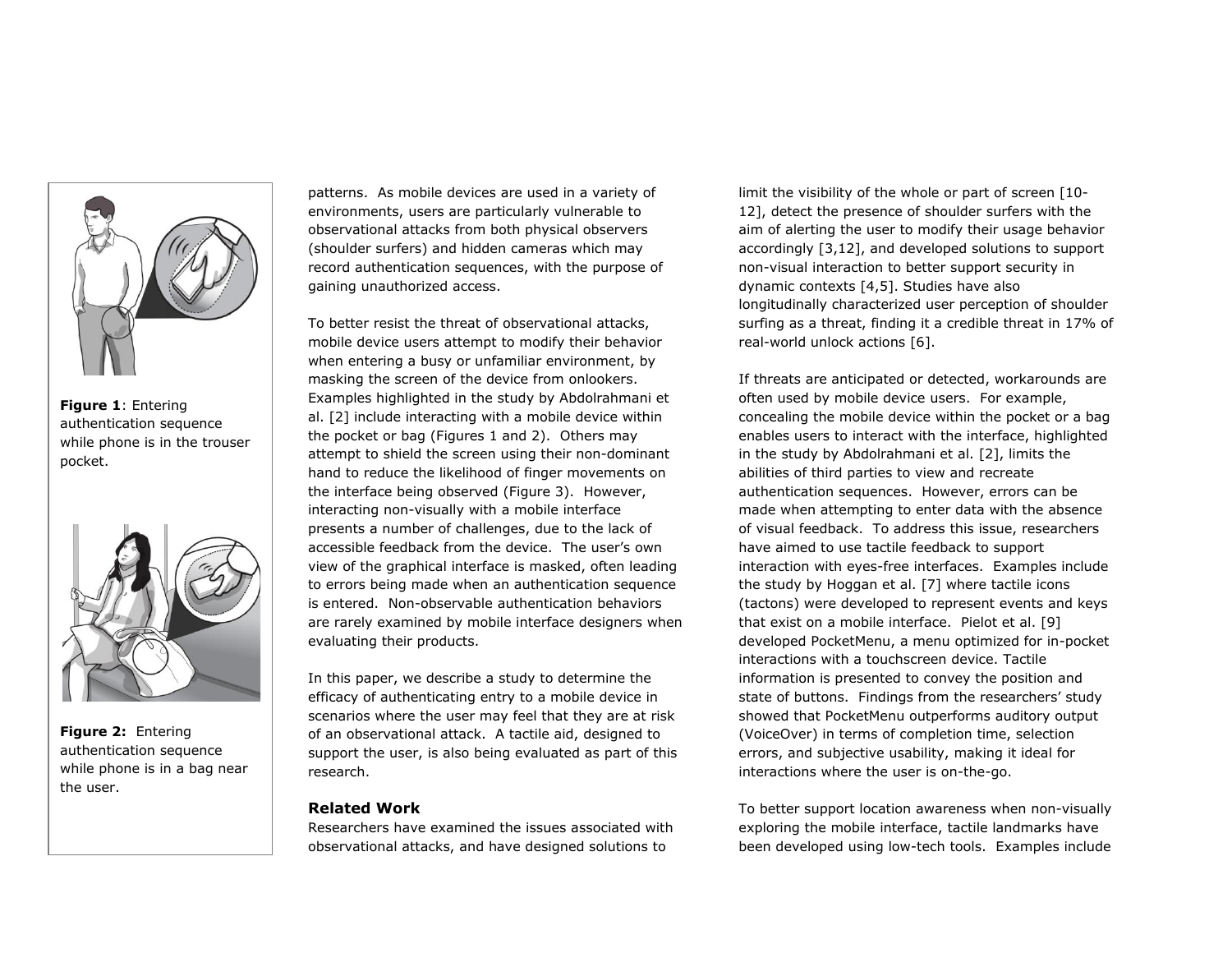

**Figure 3**: Entering authentication sequence while masking phone with non-dominant hand.

the interface described by McGookin et al., [8], where adhesive plastic bumps have been affixed to a section of the screen enabling users to return to a "home" location for further interactions. Vibrational feedback indicating the position, such as the center of the phone, may offer considerable potential to users when attempting to orient position on the interface, with the goal of entering authentication data with minimal errors.

## **Study Design**

The main objective of the study is to determine whether the type or design of authentication sequence impacts entry when the device is outside of the user's and third parties' line of sight.

Twenty four volunteers are being recruited to participate in the within-subjects study. Each participant is introduced to a mobile interface developed for the study, which collects positional data when interacting with a pattern unlock screen and PIN screen, enabling analysis of user movement when nonvisually interacting with the screen. Two tasks are presented, in randomized order.

## *Task 1*

The aim of the first task is to determine the efficacy of a tactile aid to support orientation. Two conditions are presented. For the "without tactile" condition, participants are asked to enter pre-defined authentication sequences when the mobile device is located in a pocket affixed to their waist, a bag on their shoulder, or when the screen is obscured by the user's non-dominant hand.

For the "with tactile" condition, participants are asked to locate the center point of the screen. Short tactile bursts presented via the vibration actuators built into the phone (duration: 100ms) indicate the direction towards which the finger should move to locate the center of the screen (e.g. 1 buzz = move left, 2 buzzes = move right). Participants are asked to enter the same patterns and PINs as in the "without tactile" condition. Levels of accuracy and task time taken will then be compared. Each task is performed three times in randomized order, enabling us to examine whether performance improvements are evident over time. Participants are asked to think-aloud during the process of orienting position, to determine the process taken to support non-visual interaction with a mobile device.

## *Task 2*

Participants are asked to play the role of adversarial observer, and review a prepared video of a mobile device user attempting to authenticate entry while the device is located in the pocket, bag or shielded by the hand. A similar method to Ali et al. [1] has been adopted. Participants then attempt to identify authentication sequences. The task may examine the impact of handedness, passcode length, and location on the interface.

Questions are then presented to examine the ease with which authentication sequences can be entered, and to determine the quality of the subjective interaction experience.

## **Current Status and Future Work**

The study is currently underway. The findings will determine the efficacy of using different methods to authenticate non-visually with a mobile device.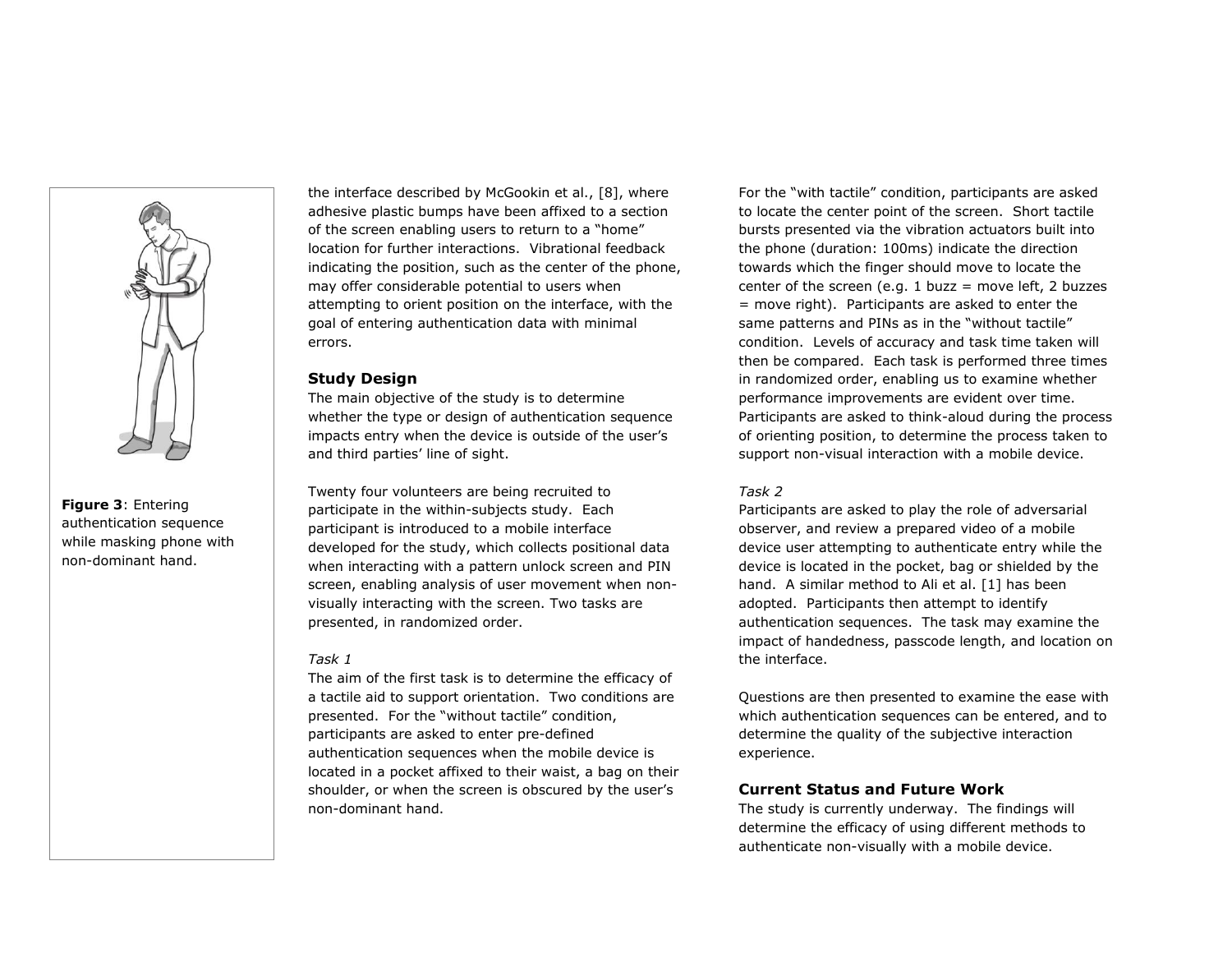Additional conditions may be applied to inquire about interaction with parameters of realistic mobile use, such as walking (e.g. while moving on a treadmill), and handheld devices with differing grip dimensions (e.g. width and depth). Also, differing interaction schemes may be considered, such as those offering a tactile cue at each passcode character entry, which may influence performance measures such as accuracy and completion time, as well as user preference. Insights from the study aim to offer guidance to users when selecting and entering authentication sequences, with the aim of limiting errors and reducing the cognitive burden on users.

## **Acknowledgements**

This work was supported by the Office of Naval Research (N00014-15-1-2776).

## **References**

- 1. Abdullah Ali, Ravi Kuber, and Adam J. Aviv. 2016. Developing and evaluating a gestural and tactile mobile interface to support user authentication. In *Proceedings of iConference'16.* http://dx.doi.org/10.9776/16141
- 2. Ali Abdolrahmani, Ravi Kuber, and Amy Hurst. 2016. An empirical investigation of the situationally-induced impairments experienced by blind mobile device users. In *Proceedings of the 13th Web for All Conference* (W4A'16).
- 3. Frederik Brudy, David Ledo, and Saul Greenberg. 2014. Is anyone looking?: mediating shoulder surfing on public displays (the video). In *CHI '14 Extended Abstracts on Human Factors in Computing Systems* (CHI EA '14), 159-160. http://dx.doi.org/10.1145/2559206.2579528
- 4. Alexander De Luca, Emanuel von Zezschwitz, and Heinrich Hußmann. 2009. Vibrapass: secure authentication based on shared lies. In *Proceedings*

*of the SIGCHI Conference on Human Factors in Computing Systems* (CHI '09), 913-916. http://dx.doi.org/10.1145/1518701.1518840

- 5. Alexander De Luca, Alina Hang, Frederik Brudy, Christian Lindner, and Heinrich Hussmann. 2012. Touch me once and i know it's you!: implicit authentication based on touch screen patterns. In *Proceedings of the SIGCHI Conference on Human Factors in Computing Systems* (CHI '12), 987-996. http://dx.doi.org/10.1145/2207676.2208544.
- 6. Marian Harbach, Emanuel von Zezschwitz, Andreas Fichtner, Alexander De Luca, and Matthew Smith, 2014. It's a hard lock life: A field study of smartphone (un) locking behavior and risk perception. In *Symposium on Usable Privacy and Security* (SOUPS 2014), 213-230.
- 7. Eve Hoggan, Stephen A. Brewster, and Jody Johnston. 2008. Investigating the effectiveness of tactile feedback for mobile touchscreens. In *Proceedings of the SIGCHI Conference on Human Factors in Computing Systems* (CHI '08), 1573- 1582. http://dx.doi.org/10.1145/1357054.1357300
- 8. David McGookin, Stephen Brewster, and WeiWei Jiang. 2008. Investigating touchscreen accessibility for people with visual impairments. In *Proceedings of the 5th Nordic Conference on Human-Computer Interaction: Building Bridges* (NordiCHI '08), 298- 307. http://dx.doi.org/10.1145/1463160.1463193
- 9. Martin Pielot, Anastasia Kazakova, Tobias Hesselmann, Wilko Heuten, and Susanne Boll. 2012. PocketMenu: non-visual menus for touch screen devices. In *Proceedings of the 14th International Conference on Human-Computer Interaction with Mobile Devices and Services* (MobileHCI '12), 327-330. http://dx.doi.org/10.1145/2371574.2371624
- 10. George T. Probst. 2000. Analysis of the effects of privacy filter use on horizontal deviations in posture